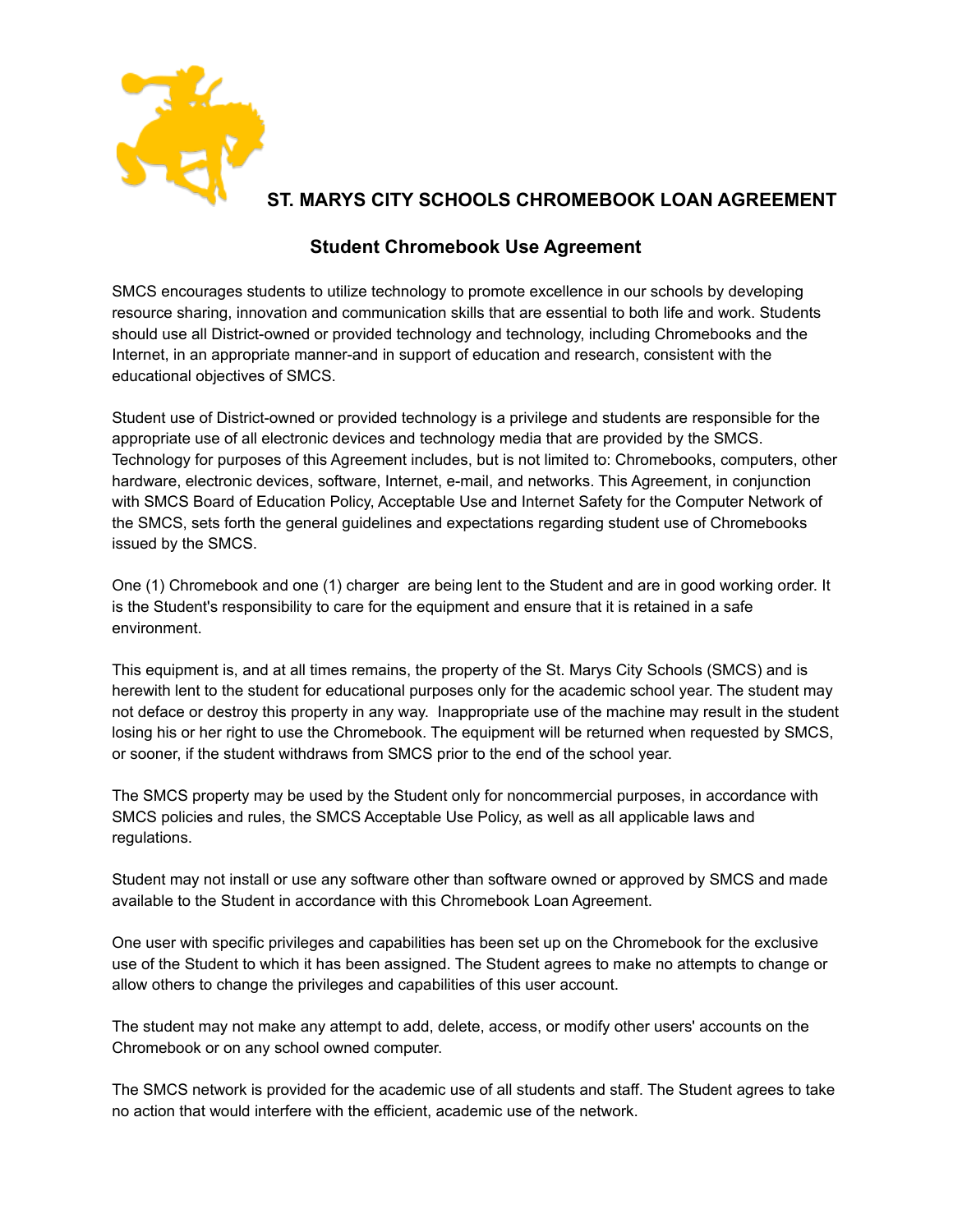Identification labels have been placed on the Chromebook. Student agrees not to remove or modify these labels. If the labels become damaged or missing, contact tech support for replacement. Student agrees not to affix additional stickers, labels, tags, or markings of any kind to the machine.

An email account will be available for each Student to use for appropriate academic communication with other students and staff members only. This email is for communication within the school district.

Student agrees to use best efforts to ensure that the SMCS property is not damaged or rendered inoperable by any malicious code or program, including, but not limited to bugs, spyware, viruses, and worms.

The Student acknowledges and agrees that the Student's use of the SMCS property is a privilege and that by the Student's agreement to the terms of this Chromebook Loan Agreement, the Student acknowledges the Student's responsibility to protect and safeguard the SMCS property and to return the same in good condition upon request by SMCS.

## **Responsibilities**

#### **Parent Responsibilities**

Your son/daughter has been issued a Chromebook to improve and personalize his/her education this year. It is essential that the following guidelines be followed to ensure the safe, efficient, and ethical operation of this computer:

- I will supervise my child's use of the Chromebook at home.
- I will discuss the expectations regarding the use of the Internet and email at home. (School Acceptable Use Policy)
- I will supervise my child's use of the Internet and email.
- I will not attempt to repair the Chromebook, nor will I attempt clean it with anything other than a soft, dry cloth.
- I will report to the school any problems with the Chromebook.
- I will not load or delete any software from the Chromebook.
- I will make sure my child recharges the Chromebook battery nightly.
- I will make sure my child brings the Chromebook to school every day.
- I understand that if my child comes to school without the Chromebook, I may be called to bring it to school.
- I agree to make sure that the Chromebook is returned to school when requested and if my child withdraws from St. Marys City Schools.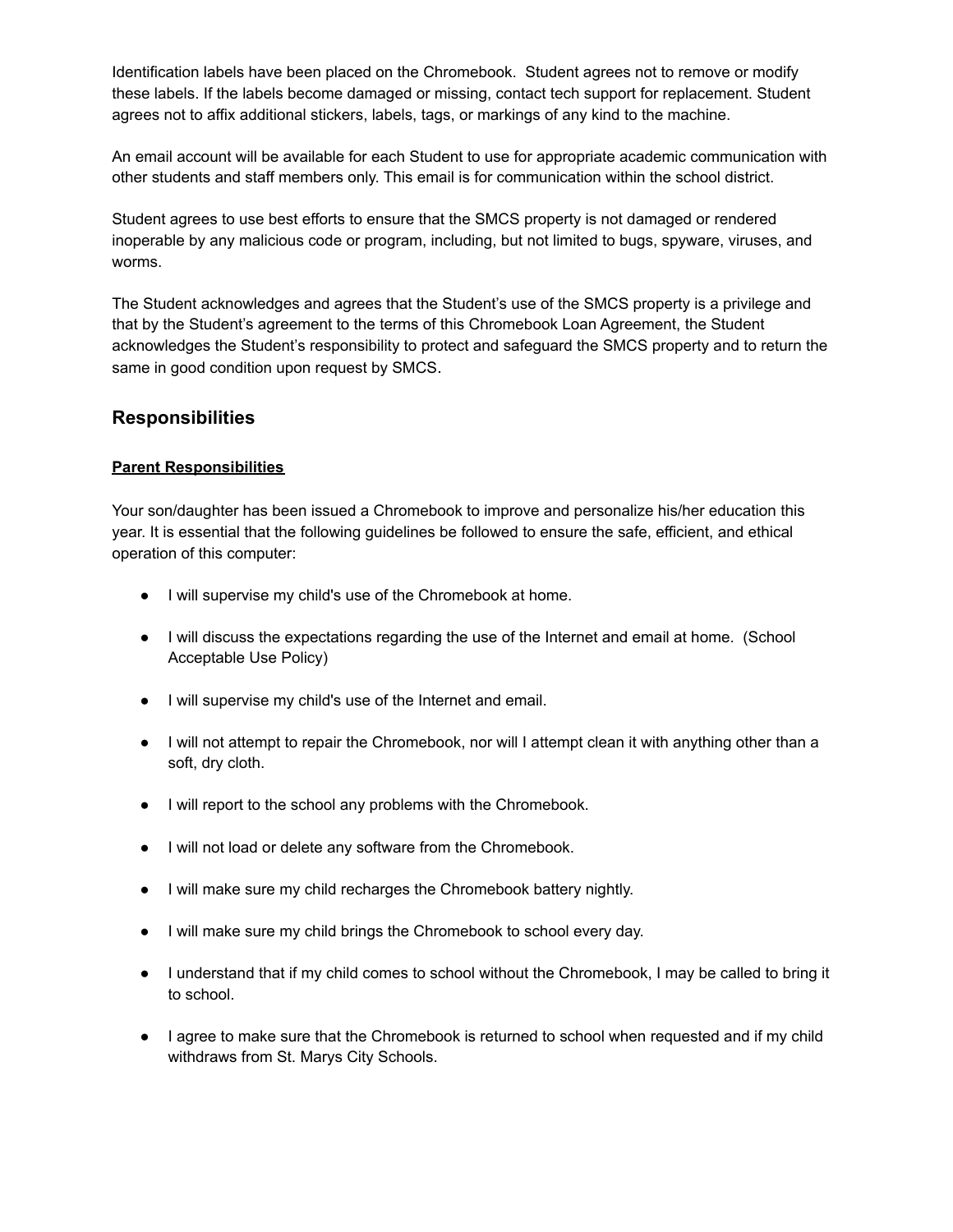#### **Student Responsibilities**

Your Chromebook is an important learning tool and is to be used for educational purposes only. In order to take your Chromebook home each day, you must be willing to accept the follow responsibilities:

- When using the Chromebook at home, at school, and anywhere else I may take it, I will follow the policies of SMCS, including, but not limited to the Student Code of Conduct and Acceptable Use Policy, and abide by all local, state, and federal laws and regulations.
- I will treat the Chromebook with care by not dropping it, getting it wet, leaving it outdoors, or using it with food or drink nearby,
- I will not lend the Chromebook to anyone, not even my friends or siblings; it will stay in my possession at all times or stored in a secure location.
- I will not load software that is inappropriate for school onto the Chromebook.
- I will not use my Chromebook with personal email accounts.
- I will not remove programs or files from the Chromebook, that have not been authorized by the school.
- I will not give personal information when using the Chromebook.
- I will bring the Chromebook to school every day.
- I agree that email (or any other computer communication) should be used only for appropriate, legitimate, and responsible communication.
- I will keep all accounts and passwords assigned to me secure, and will not share these with any other students or individuals.
- I will not attempt to repair the Chromebook.

.

● I will return the Chromebook when requested and if I withdraw from SMCS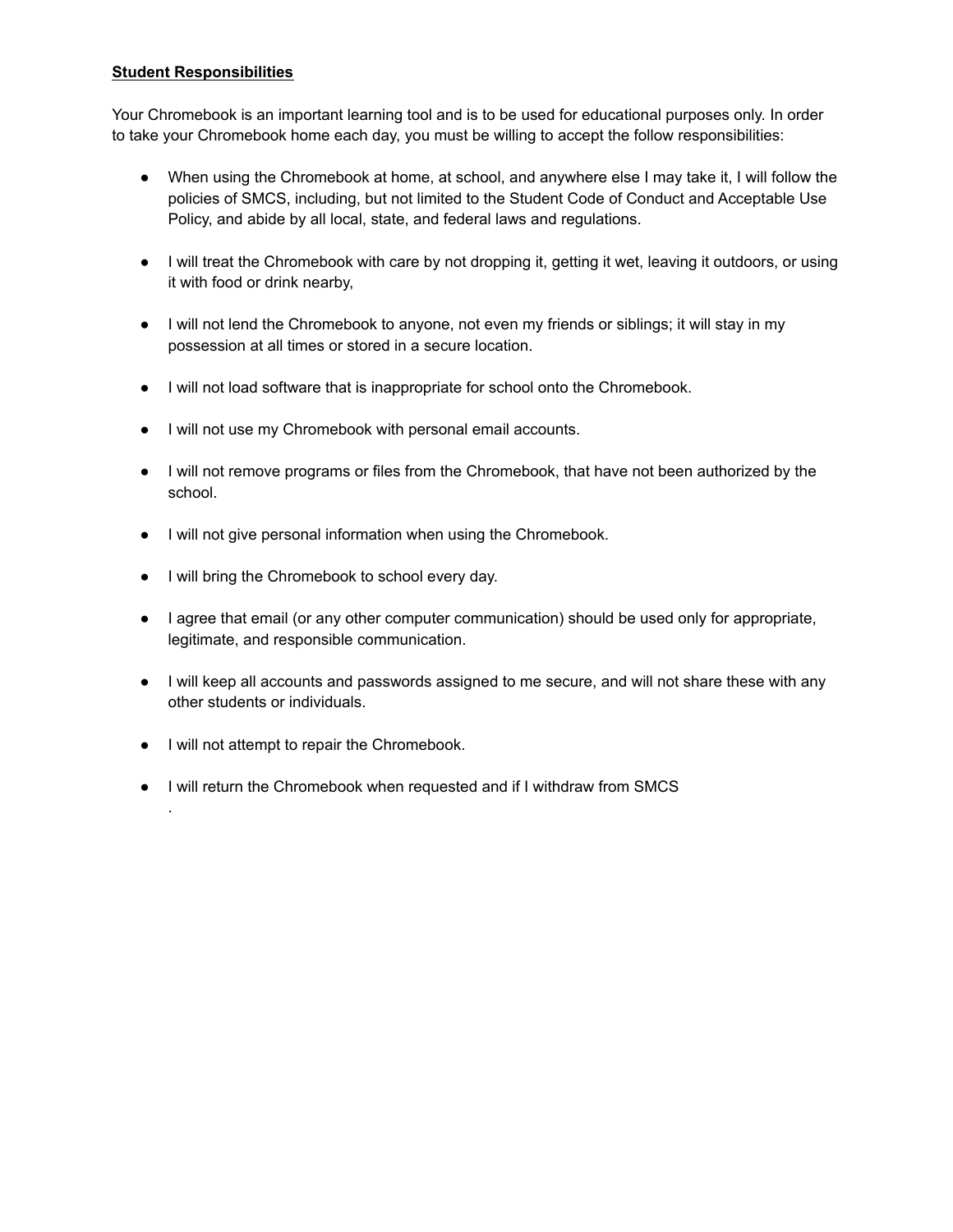A. General Terms and Conditions of Use

## Purpose

District-provided Chromebooks are intended to be used exclusively in connection with the instructional and educational activities of the School District, to enhance the quality of student learning. Inappropriate use by a student of a District-provided Chromebook, including, but not limited to-obscene, pornographic, harassing, threatening, bullying, intimidating, or other inappropriate activities through the use of e-mail, instant messaging, web pages, social media, or other hardware or software present on the Chromebook, which inappropriate use disrupts or otherwise interferes with the safety and welfare of the school community is prohibited, even if such use takes place off school property (i.e.-home, business, private property, etc.).

- a. Specifically Prohibited Uses
	- i. Transmission of any material in violation of federal, state, or local law, School Board Policy, regulation or the Student Code of Conduct is prohibited. This includes, but is not limited to, unauthorized use of copyrighted material; threatening, obscene, or pornographic material; unauthorized use of materials or information protected by trade secret; uploaded or created computer viruses; and photos or any material that might be considered to be harassing, obscene or bullying to another student, faculty or staff member. The illegal use, distribution or transfer of copyrighted material on the Chromebook is strictly prohibited.
	- ii. Use of the Chromebook for commercial activities is prohibited unless explicitly permitted by the Board of Education in advance and in writing. Commercial activity includes, but is not limited to, the following:
		- any activity that requires an exchange of money and/or credit card numbers;
		- any activity that requires entry into an area of service for which the school will be charged a fee;
		- a purchase or sale of any kind; and
		- any use for product advertisement or political lobbying.

## B. Acceptable Use During the Instructional Day

The following rules are in effect during the instructional day for all SMCS students who are issued Chromebooks pursuant to this Agreement, unless otherwise directed by a teacher or administrator:

- Student is responsible for bringing the Chromebook to class every day.
- Instant messages; and/or accessing personal web pages or social media pages with the Chromebook during the instructional day are prohibited unless approved by instructional staff members.
- Student is responsible for protecting the Chromebook at all times. The Chromebook must remain in an approved case when not in use.
- Headphones may be used with the Chromebook during the instructional day, as long as the use does not interfere with the instructional program or otherwise instructed by the teacher or administrator.
- Accessing chat rooms is permitted only as a part of an approved instructional program by a teacher or administrator.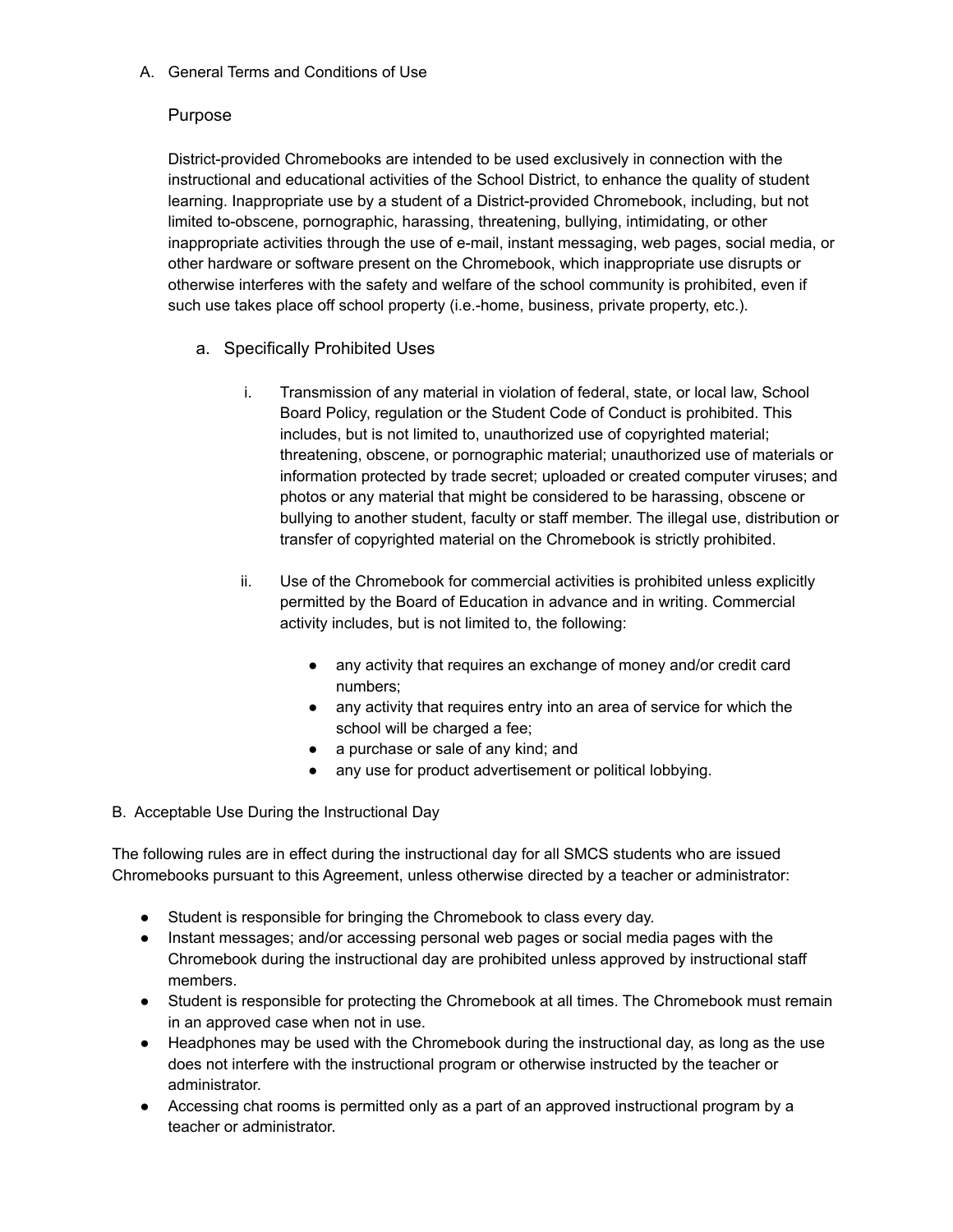- C. Maintenance and Other Restrictions
	- It is the responsibility of each student to ensure that personal, student-loaded files do not consume memory space needed for instructional or educational requirements.
	- The Chromebook must only be cleaned with approved cleaners.
	- Stickers or other adhesives may not be placed on the Chromebook.
	- Pornographic or obscene images, language or materials, including screen savers, backdrops, and/or pictures, are prohibited.
	- File sharing must be approved and directed by the teacher or administrator. I will not attempt to repair the Chromebook, nor will I attempt to clean it with anything other than a soft, dry cloth. I will report to the school any problems with the Chromebook.

#### D. Privacy, Personal Responsibility and Integrity

All who use technology resources must recognize that the work of users is valuable; therefore, every user must respect the privacy of others. Users shall not intentionally seek information on, obtain copies of, or modify files, other data, or passwords belonging to other users, or misrepresent or assume the identity of other users. Students are not permitted to use District-provided technology, including, but not limited to Chromebooks, to post or share videos or other data on the internet relating to other students, faculty or staff.

To protect students, the filtering software will filter or block Internet access to inappropriate material. Students may not intentionally or unintentionally remove, obstruct or otherwise circumvent the filtering software at any time.

All students are expected to behave responsibly and with integrity when using technology. These responsibilities include, but are not limited to, the following:

- Technology is to be used exclusively for school related purposes during the instructional day.
- Revealing personal information about yourself online is discouraged and revealing unauthorized information about others is prohibited.
- Do not copy, change, read, or use files in another user's storage area (such as hard drive or network space, e-mail, personal folders, etc.) without the user's permission.
- Do not modify, tamper with, or attempt to modify the Internet filtering.

Because the Chromebooks are property of the SMCS, and as such are public property, the use thereof can and will be monitored in accordance with applicable Board Policy. Furthermore, all District provided Chromebook users are advised that there is no expectation of privacy when using the District-provided Chromebooks.

#### E. Security

Security on any electronic system is a high priority. Attempts of a user to log on to the network using another's identity are prohibited. Bypassing or attempting to bypass filtering software is prohibited. All security problems must be reported to an administrator-immediately.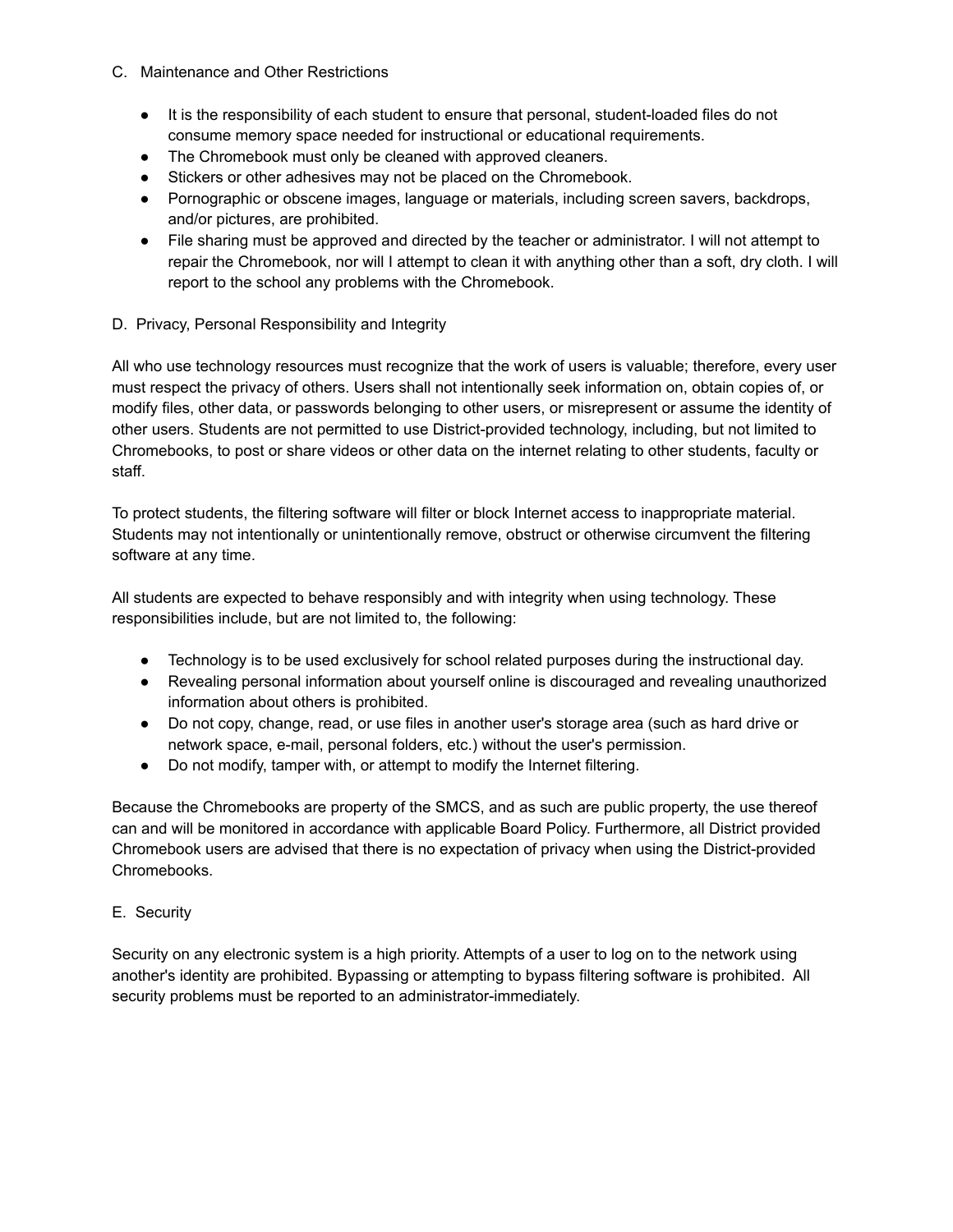#### F. Alteration of Computer Configurations

Altering or modifying the original pre-set software is prohibited. Examples include, but are not limited to the following:

- Loading software applications not authorized by Technology staff.
- Changing the desktop or background picture.
- Changing the Chromebook name.
- Changing or removing operating system extensions.
- Altering security/filtering software.
- Altering the pre-loaded operating system or applications.
- Taking apart the Chromebook for access to internal parts.

#### G. Inspection and Copying of Correspondence

All correspondence transmitted on or from the Chromebook is subject to availability for inspection and copying in accordance to O.R.C.Section 149.43.

#### H. Repairs

## **Absolutely ALL repairs will be completed by SMCS Technology Staff. No student, parent/guardian or staff has permission to alter, repair or attempt to alter or repair the Chromebook in any way.**

#### I. Violation of this Agreement

Violations of this Agreement, or any other School Board Policy relating to the use of technology and the internet, will result in serious disciplinary action, which may include an arrest if federal, state or local law is violated. Examples of illegal violations may include computer hacking or trespassing, harassment or threats via Chromebook, and computer fraud. Ignorance of the policies and/or laws will not excuse an infraction.

Other actions for violations may include long-term suspension, expulsion, or any action deemed appropriate by the Administration in accordance with the Student Code of Conduct and SMCS Board of Education Policies, Student Discipline, and Removal, Suspension, Expulsion and Permanent Exclusion of Students, as applicable.

Possible Dispositions for Violations (one or more may apply):

- Student Conference
- Parent Contact
- Conference with Parent
- Removal of unauthorized files and folders
- Saturday School
- In-School Suspension
- Out-of-School Suspension
- School Resource Officer/Law Enforcement Agencies
- Court Referral
- Restitution
- Community Service
- Revocation of Chromebook Access and Use
- RECOMMENDATION FOR EXPULSION TO THE SUPERINTENDENT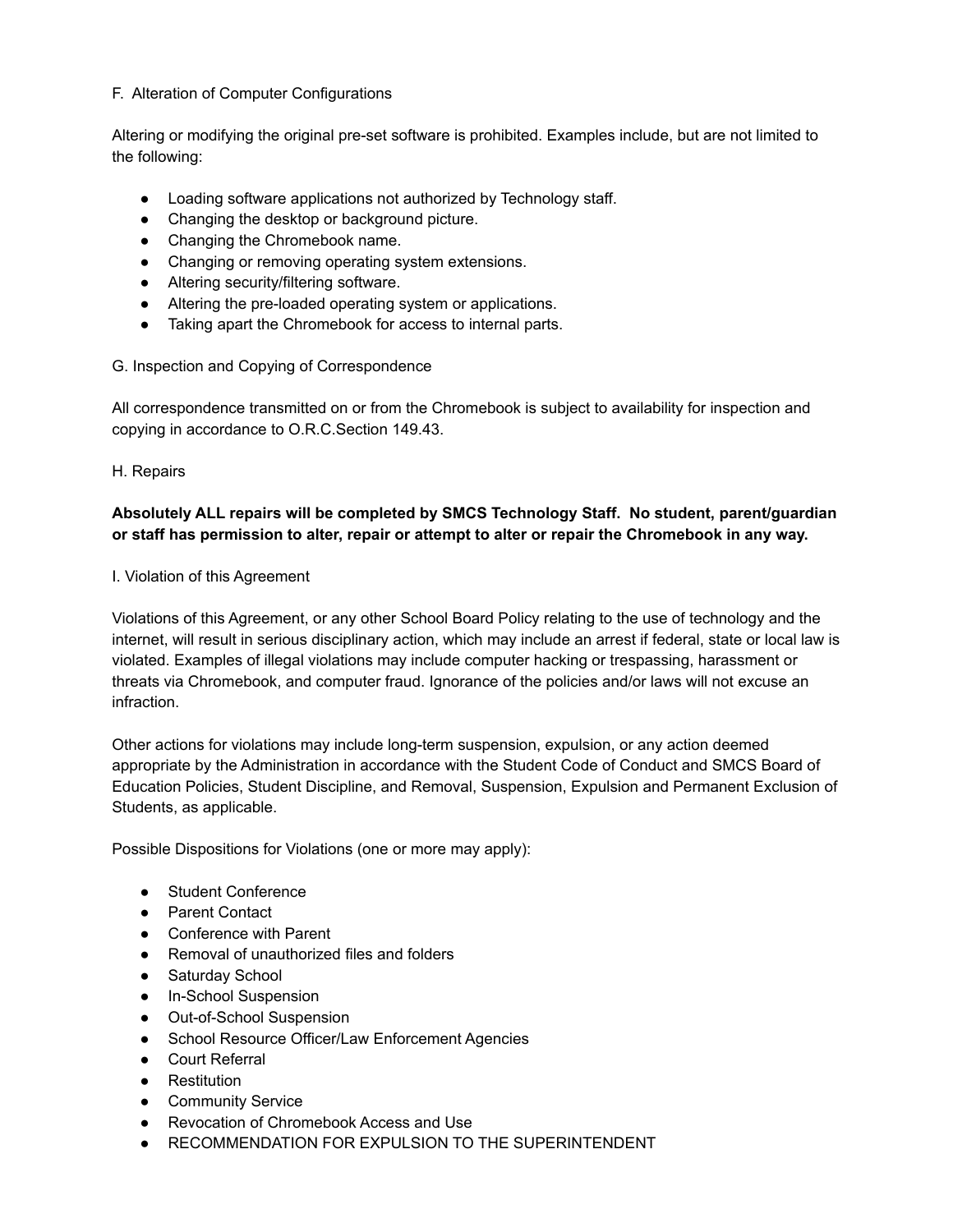**Students/Parents are responsible for the cost of any repair while the Chromebook is in their possession.**

| <b>Estimated Repair</b><br><b>Costs</b>                      | <b>Broken</b><br><b>Screen</b> | Keyboard<br>Replacement | <b>Power</b><br><b>Adapter</b><br>Cord | <b>Battery</b><br>Replacement | Case<br><b>New/Used</b> | <b>Device</b><br>Replacement |
|--------------------------------------------------------------|--------------------------------|-------------------------|----------------------------------------|-------------------------------|-------------------------|------------------------------|
| Students are<br>responsible for the full<br>cost of repairs. | \$110                          | \$100                   | \$20/<br>\$12                          | \$60                          | \$15/\$10               | \$235                        |

- SMCS reserves the right to charge for the entire replacement cost if negligence is determined on the handling of the device
- If the device is stolen, students are responsible for obtaining a police report.
- A loaner device will be issued while the student's device is being repaired.
- **● A loaner device will not be given out unless all insurance payments are up to date.**
- Replacement part prices are subject to change depending on the market.
- Two major repairs per middle school time and 2 major repairs for high school time.
	- Major repairs are considered anything over \$100.

#### c. Chromebook Technical Support

(Technical support will be handled through the SMCS Technology Department.)

- Hardware maintenance and repairs
- User account support
- Coordination and completion of warranty repairs
- Distribution of loaner Chromebooks
- ALL REPAIRS must be completed by the SMCS Technology Department

#### **Effective and Expiration**

The Chromebook is required to be returned in good order to the school.

The Chromebook is the sole and exclusive property of the SMCS. The District reserves the right to inspect the Chromebook at any time.

In accordance with Board Policy, Acceptable Use and Internet Safety for the Computer Network of the SMCS, the student and parent will be held liable for the assigned Chromebook until the designated due date. The Chromebook must be in the same working order as it was when it was checked out/issued. The parent of the student will be held responsible for the Chromebook if stolen, lost, or damaged. Failure to return the Chromebook, or the return of a damaged machine, may result in legal action.

## d. PRIVACY

Network and Internet access is provided as a tool for your education. The School District reserves the right to monitor, inspect, copy, review and store at any time and without prior notice any and all usage of the computer network and Internet access and any and all information transmitted or received in connection with such usage. All such information files shall be and remain the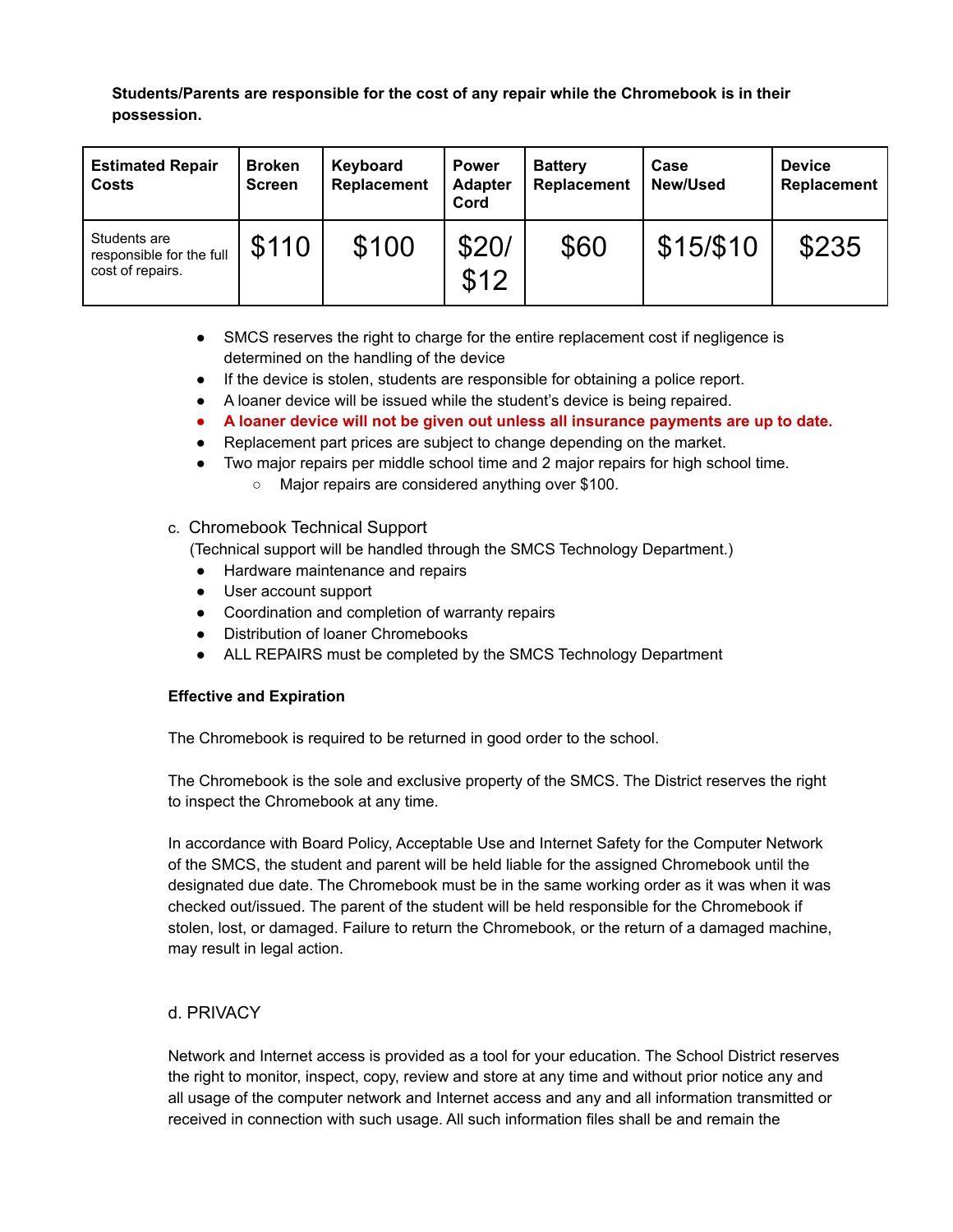property of the School District and no user shall have any expectation of privacy regarding such materials.

## e. FAILURE TO FOLLOW POLICY

The user's use of the computer network and Internet is a privilege, not a right. A user who violates this Policy, shall at a minimum, have his/her access to the computer network and Internet terminated, which the School District may refuse to reinstate for the remainder of the student's enrollment in the School District. A user violates this policy by his/her own action or by failing to report any violations by other users that come to the attention of the user. Further, a user violates this Policy if she/he permits another to use his/her account or password to access the computer network and Internet, including any user whose access has been denied or terminated. The School District may also take other disciplinary action in such circumstances.

## f. WARRANTIES/ INDEMNIFICATION

The School District makes no warranties of any kind, either express or implied, in connection with its provision of access to and use of its computer networks and the Internet provided under this Policy. It shall not be responsible for any claims, losses, damages or costs (including attorney's fees) of any kind suffered, directly or indirectly, by any user or his/her parent(s) or guardian(s) arising out of the user's use of its computer networks or the Internet under this Policy. By signing this Policy, users are taking full responsibility for his/her use, and the user who is eighteen (18) or older or, in the case of a user under eighteen (18), the parent(s) or guardian(s) are agreeing to indemnify and hold the School, the School District, the Data Acquisition Site that provides the computer and Internet access opportunity to the School District and all of their administration, teachers, and staff harmless from any and all loss, costs, claims or, damages resulting from the user's access to its computer network and the Internet, including but not limited to any fees or charges incurred through purchases of goods or services by the user. The user or, if the user is a minor, the user's parent(s) or guardian(s) agree to cooperate with the School in the event of the School's initiating an investigation of a user's use of his/her access to its computer network and the Internet, whether that use is on a School computer or on another computer outside the School District's network.

## g. UPDATES

Users, and if appropriate, the user's parents/guardians, may be asked from time to time to provide new or additional registration and account information or to sign a new Policy, for example, to reflect developments in the law or technology. Such information must be provided by the user (or his/her parents or guardian) or such new Policy must be signed if the user wishes to continue to receive service. If after you have provided your account information, some or all of the information changes, you must notify the person designated by the School to receive such information.